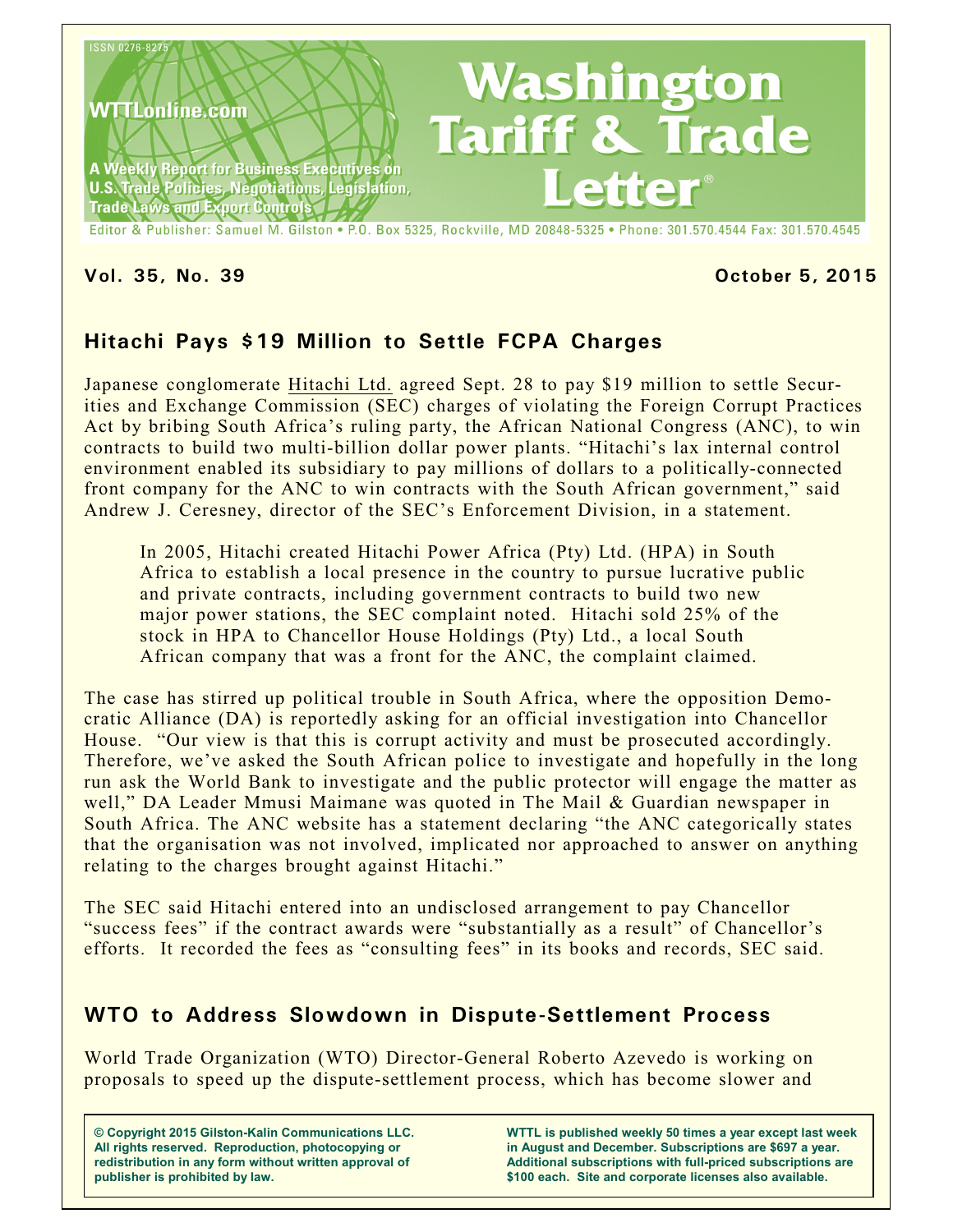slower in recent years as the number of disputes given to dispute-settlement panels has increased along with their complexity. Azevedo will present his plans to the next meeting of the Dispute-Settlement Body (DSB) Oct. 28, DSB Chairman Harald Neple, Norway's ambassador to the WTO, told the group at its Sept. 28 meeting.

The slowdown in the dispute-settlement process could undermine confidence in the WTO's ability to be a forum to redress unfair trade practices and hold countries to trade agreements. Some disputes have languished for years as panel rulings are appealed to the Appellate Body, countries seek additional arbitration when losing parties fail to comply with decisions and further proceedings are needed to determine potential levels of retaliation.

Concerns about the slowing process have increased for over a year but came to a head at the DSB's August meeting when Korea put it on the agenda for formal discussion. Korea complained that a panel established in March 2015 to review its complaint against a U.S. antidumping order on oil country tubular goods (OCTG) won't be able to begin its work until the end of 2016 at the earliest. The delay "is so excessive and so far removed from the deadlines set forth by the drafters that it is impossible to reconcile with the principle of prompt settlement of disputes that is at the core of the DSU [Dispute-Settlement Understanding]," a Korean official told the DSB in a prepared statement.

The Koreans claim the antidumping order is costing Korean companies \$10 million a month and a 15-month delay in starting the panel will add up to \$150 million. By the time the panel actually issues a report and other procedures are completed, the cost could double, Seoul's representative argued. Korea urged the WTO secretariat to provide more information to members on what is causing the delays in panel work and what is needed to fix the problem.

While U.S. officials agreed that the dispute-settlement process is facing problems, they objected to Seoul raising the issue as part of the bilateral dispute over OCTG. "We do not agree with Korea's statement about harm to its companies since we consider that U.S. duties have been imposed consistently with WTO rules," a U.S. representative told the DSB, according to prepared talking points.

"That said, for some time the dispute settlement system has been facing significant delays, first at the appellate stage, and now at the panel stage. This raises some significant concerns, particularly in light of the fact that the WTO dispute settlement system for many years operated with admirable efficiency. We share the view that Members need a better understanding of the causes behind delays so that we can develop and consider appropriate solutions," the American representative said.

#### **TPP Talks Headed into Overtime in Atlanta**

At press time Friday night, trade ministers from the 12 countries negotiating a Trans-Pacific Partnership (TPP) in Atlanta had already extended their talks beyond the original Sept. 30-Oct. 1 schedule and were headed into weekend meetings in an effort to seal a deal. Forecasts about the chances of an agreement were changing hourly, with final disagree-ments still focused on same issues that have stymied talks for months: dairy, sugar, auto rules of origin and drug patent protection. Before he entered meetings, U.S. Trade Representative (USTR) Michael Froman had no shortage of advice from nearly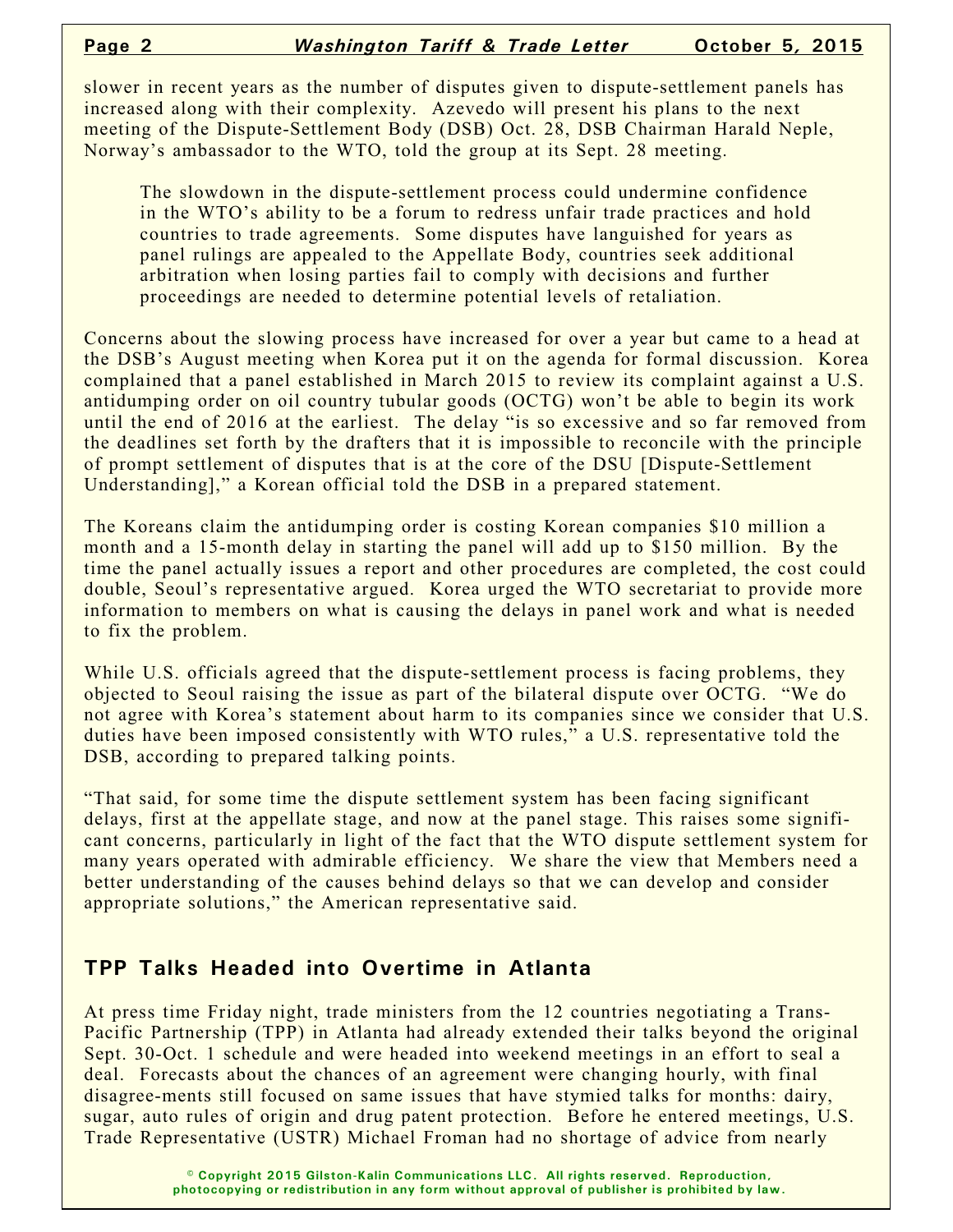everyone on what he needed to do in a final agreement. In many cases, the advice took diametrically opposing positions on the same subject. If an agreement is reached over the weekend, it appears certain that many parts of it will upset some group in the U.S. or in the other 11 TPP countries.

In a letter to Froman and Treasury Secretary Jacob Lew, the chairmen and ranking members of the Senate Finance Committee and the House Ways and Means Committee tried to put some backbone into the U.S. negotiators, urging them "to ensure that any agreement reached meets the priorities of Congress" and also saying they expect the administration officials intensify consultations and coordination with Congress immediately.

"We urge you to take the time necessary to get the best deal possible for the United States, working closely with us and with stakeholders to resolve the many outstanding issues in these critically important negotiations," wrote Finance Chairman Orrin Hatch (R-Utah) and Ranking Member Ron Wyden (D-Ore.) and Ways and Means Chairman Paul Ryan (R-Wis.) and Ranking Member Sander Levin (D-Mich.). "If you are unable to obtain an agreement that is consistent with the standards we have set out, we would support continuing negotiations so that TPP meets the benchmark that Congress can support," they told the Cabinet officials.

In a separate statement, Wyden said it is "important that the U.S. obtain a balanced dairy package that provides significant new access to Canada's dairy market, ensure fair limitations and exceptions to copyright provisions, and that the agreement protects the ability of countries to promote public health, including as it relates to regulating tobacco use."

Levin also wrote an op-ed piece for the Politico newspaper, restating the long list of issues that have be addressed in TPP. Among his prime concerns, however, is the rule of origin for autos. "The intensity of the controversy around the Rules of Origin reflects the economic importance of the automotive industry to the United States and the other countries involved in the negotiations," he wrote.

Japan, for instance, wants a loose rule, allowing its manufacturers to source cheaper inputs from Thailand or China, instead of from TPP countries. I support a strong rule, which ensures that the benefits of the agreement accrue to the countries that are part of the agreement," he declared. Levin noted that in the two decades since NAFTA was implemented "a major integration of the U.S. and Mexican auto industries has occurred, and Mexico has become the seventh largest producer of vehicles worldwide." In 2015, Mexico will send the U.S. more vehicles than Canada or even Japan, he wrote.

Levin said Mexico's comparative advantage in autos is significantly constructed on Mexican workers being paid one-fifth as much as their American counterparts, or less. "They do so in a system where the laws are in violation of international worker rights standards and where the system is thoroughly stacked against workers," he complained.

Froman's mailbox was also filled with letters from other lawmakers urging protection for the U.S. dairy industry, some wanting to protect U.S. sugar growers but some wanting to open the sugar market to more imports, some objecting to carveouts in investor-state dispute settlement provisions to allow regulation of tobacco, and others urging long-term protection of biologic drug patents while others called for quicker availability of generic versions in poor countries.

> **© Copyright 2015 Gilston-Kalin Communications LLC. All rights reserved. Reproduction, photocopying or redistribution in any form without approval of publisher is prohibited by law.**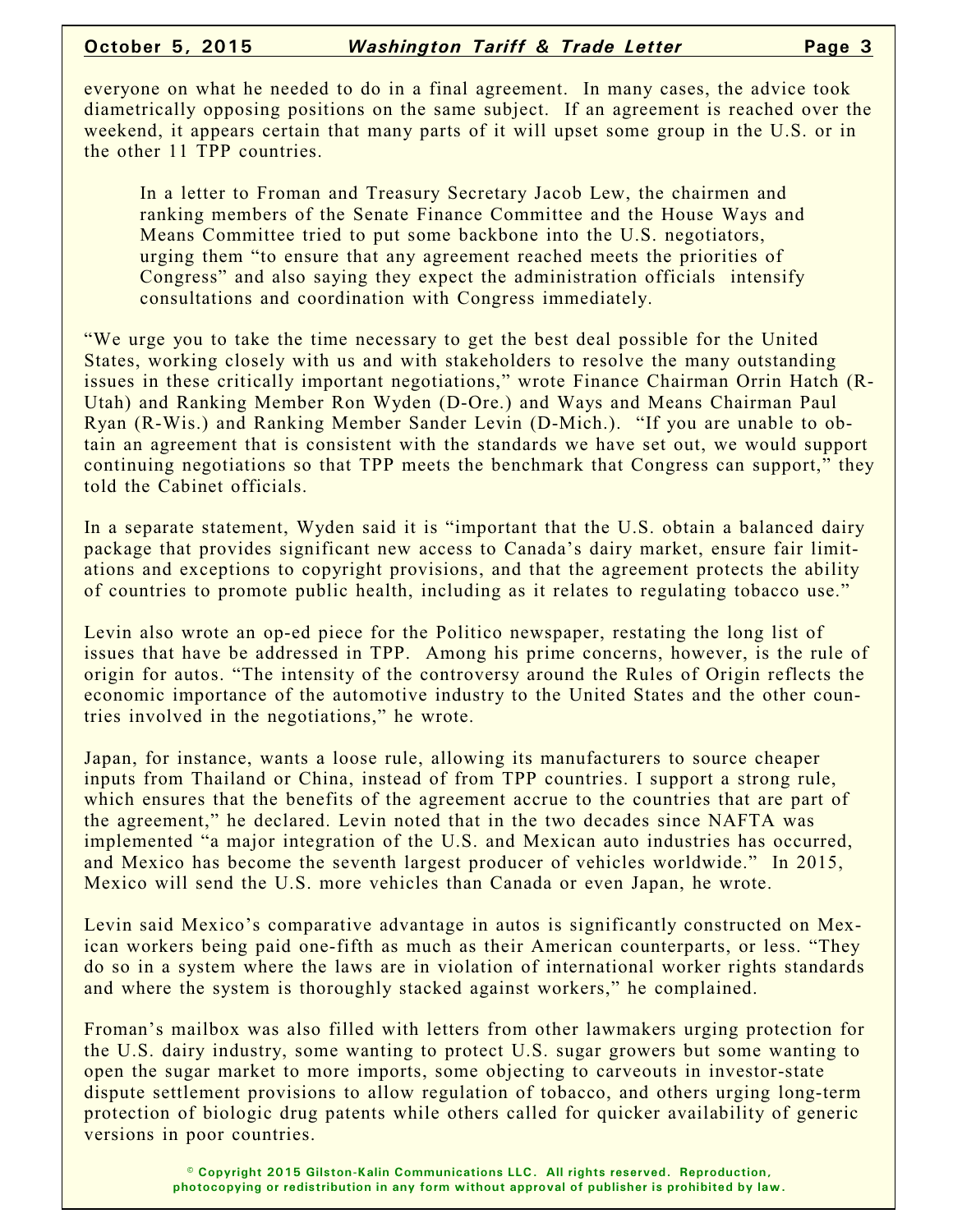## **Groups Oppose Reif for USTR Transparency Officer**

Just weeks after the USTR's office took a grudging step toward transparency by naming a chief transparency officer, a group of organizations aren't satisfied with the person who was selected, USTR General Counsel Tim Reif (see **WTTL**, Sept. 28, page 7). In a Sept. 30 letter to USTR Michael Froman, the groups claimed there is "an inherent structural conflict of interest" between the role of general counsel and the transparency post created by Congress.

The new position was established "to alter and improve what many in Congress consider an unacceptable lack of transparency by this administration with respect to trade policy in general and the TPP," the letter said. It was signed by 22 organizations and individuals including Common Cause, Electronic Frontier Foundation, Bill of Rights Defense Committee, Public Citizen and the Society of Professional Journalists (SPJ). [Disclaimer: the editor is an SPJ member.]

"It is unclear to us how the same USTR staff person whose remits include, defending to Congress the agency's unwillingness to make draft texts available to the public and, to date, certain congressional staff, and defending USTR denials of Freedom of Information Act requests for trade pact texts and information, can also serve as the internal USTR advocate for new transparency improvements, which was Congress' intent in the legislation establishing this position," the letter added.

The groups also urged Froman's office to "immediately change its practice of conducting its trade negotiations under the cloak of secrecy." They said the "U.S. government should at least make public its own textual negotiating positions in other ongoing negotiations, such as the TTIP [Transatlantic Trade and Investment Partnership], where the European Union has made its textual negotiating positions public."

Separately, a federal judge Sept. 25 upheld the USTR's policy of keeping draft TPP chapters confidential. "It is both logical and plausible that unilateral disclosure of Draft Chapters, in explicit violation of the very first term of the TPP confidentiality agreement, would harm foreign relations, especially prior to consummation of the final agreement," ruled Manhattan U.S. District Court Judge Edgardo Ramos in *Intellectual Property (IP) Watch v. USTR*.

## **Continued Russian Sanctions Face Challenges**

European support for sanctions against Russia may be weakening just as the U.S. relationship with Moscow has soured even further over its air strikes in Syria the week of Sept. 28. Future sanctions on Russia could depend on Europe's pain threshold, which is being tested by the sharp drop in its trade with Russia, according to a Center for Strategic and International Studies (CSIS) report issued Oct. 1.

Ukraine and Syria were the subject of talks that Secretary of State John Kerry held with Russian Foreign Minister Lavrov Sept. 30. Separately, French President Hollande and German Chancellor Merkel were to meet with Russian President Putin in Paris Oct. 2. At the same time, the U.S., France, Germany, Qatar, Saudi Arabia, Turkey and the United Kingdom issued a joint statement Oct. 2 expressing "deep concern with regard to the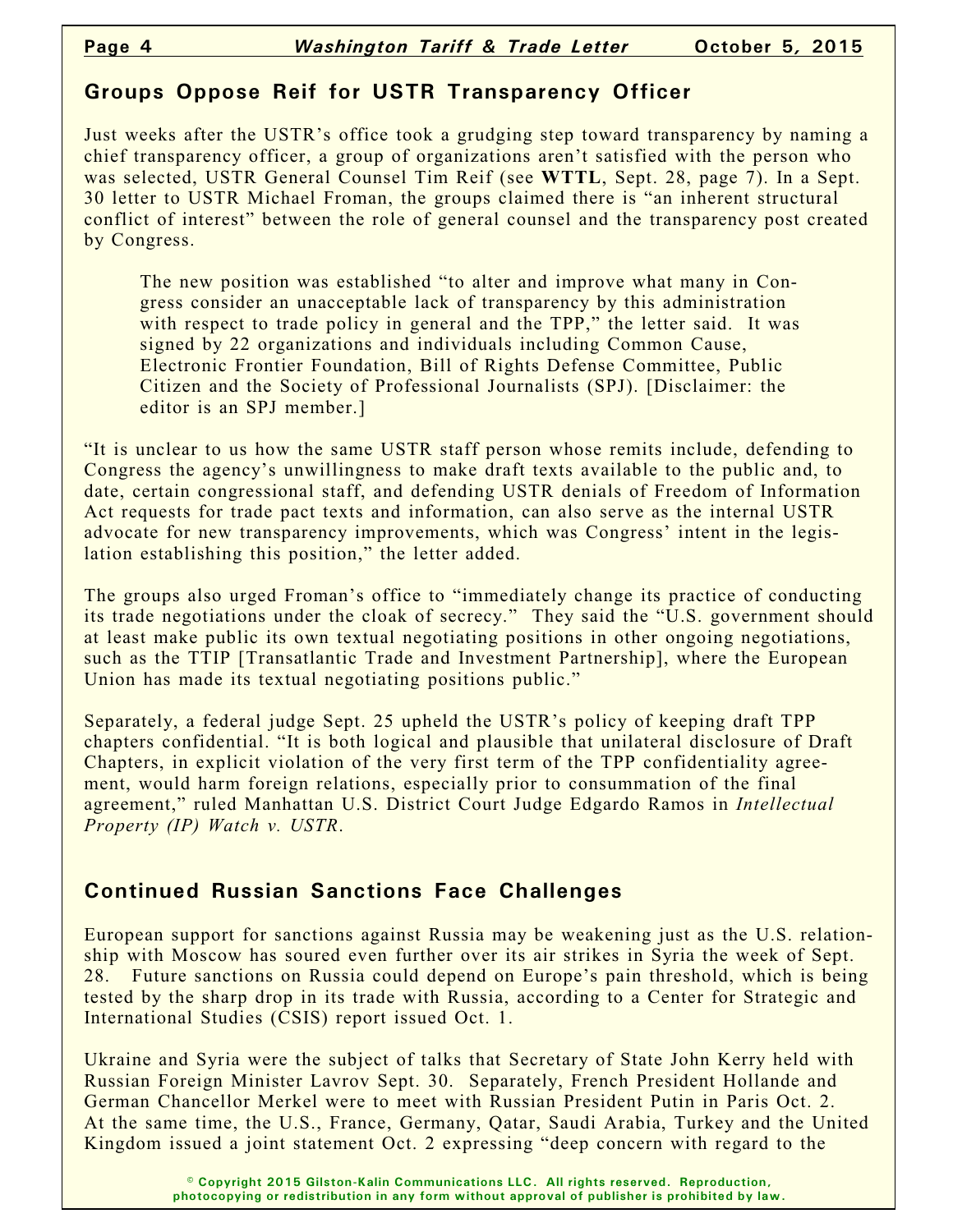Russian military build-up in Syria and especially the attacks by the Russian Air Force on Hama, Homs and Idlib which led to civilian casualties and did not target Da'esh." The seven nations called on Moscow "to immediately cease its attacks on the Syrian opposition and civilians and to focus its efforts on fighting ISIL."

Kerry also met with Lavrov Sept. 28 and the next day told an interview that "Ukraine was the first topic." He said "there's a path that we discussed that we will follow up on in order to try to resolve some of the outstanding issues in order to fully implement" the 2015 February Minsk II agreement.

The CSIS report cites the challenges facing sanctions on Russia, including their negative impact on European economies and Putin's popularity in his own country. Sanctions could shrink Europe-Russia trade by about  $\epsilon$ 80 billion in 2015 and cost Europe about  $\epsilon$ 30 billion in lost exports to Russia, it said. "Those amounts are significantly higher than what Iran sanctions cost the European economy in the past decade, and markedly greater than the cost to the U.S. economy of Russia sanctions. This could complicate the support for sanctions over time in Europe," the report noted.

In addition, sanctions are believed to have cut Russia's real gross domestic product (GDP) by more than 1% between the summer of 2014 and the summer of 2015, according to the CSIS report. This cost is "hard to disentangle from the fall in oil prices and the poor management of the Russian economy in recent years," the report acknowledged. "Russians acknowledge the impact of sanctions but still support Russia's actions in Ukraine as President Putin's popularity has increased in the past year," CSIS noted. The International Monetary Fund (IMF) estimates Russian GDP has declined 3.6% in 2015 and will decline further in 2016.

Moving forward the U.S. and Europe should "increase support to the Ukrainian government's reform efforts, whose success will be key to convince Europeans that sustaining sanctions is worth it. The role of sanctions will be radically transformed if Ukraine collapses, even becoming possibly pointless," it said.

# **Maryland Manufacturer Settles BIS Export Charges**

Export compliance officials took a second nibble at the same apple Sept. 25 when Production Products, Inc. (PPI) of Charlotte Hall, Md. agreed to settle Bureau of Industry and Security (BIS) charges of exporting three duct fabrication machines to a designated Chinese entity. PPI exported the machines, which were designated as EAR99 and valued at \$500,000 total, to China National Precision Machinery Import and Export Corp. (CPMIEC) without authorization in May 2010.

BIS imposed a \$50,000 civil penalty on PPI but will suspend the full amount for two years and then waive it, if PPI commits no further violations. PPI didn't get off completely free.

PPI had to agree to a BIS requirement to audit its export controls compliance program and submit a report on the results of the audit to BIS. In addition, its management team must complete an export compliance training course or program within a year of the settlement and submit a certificate of attendance to the agency. The government's first bite of the apple came in August when PPI agreed to pay Treasury's Office of Foreign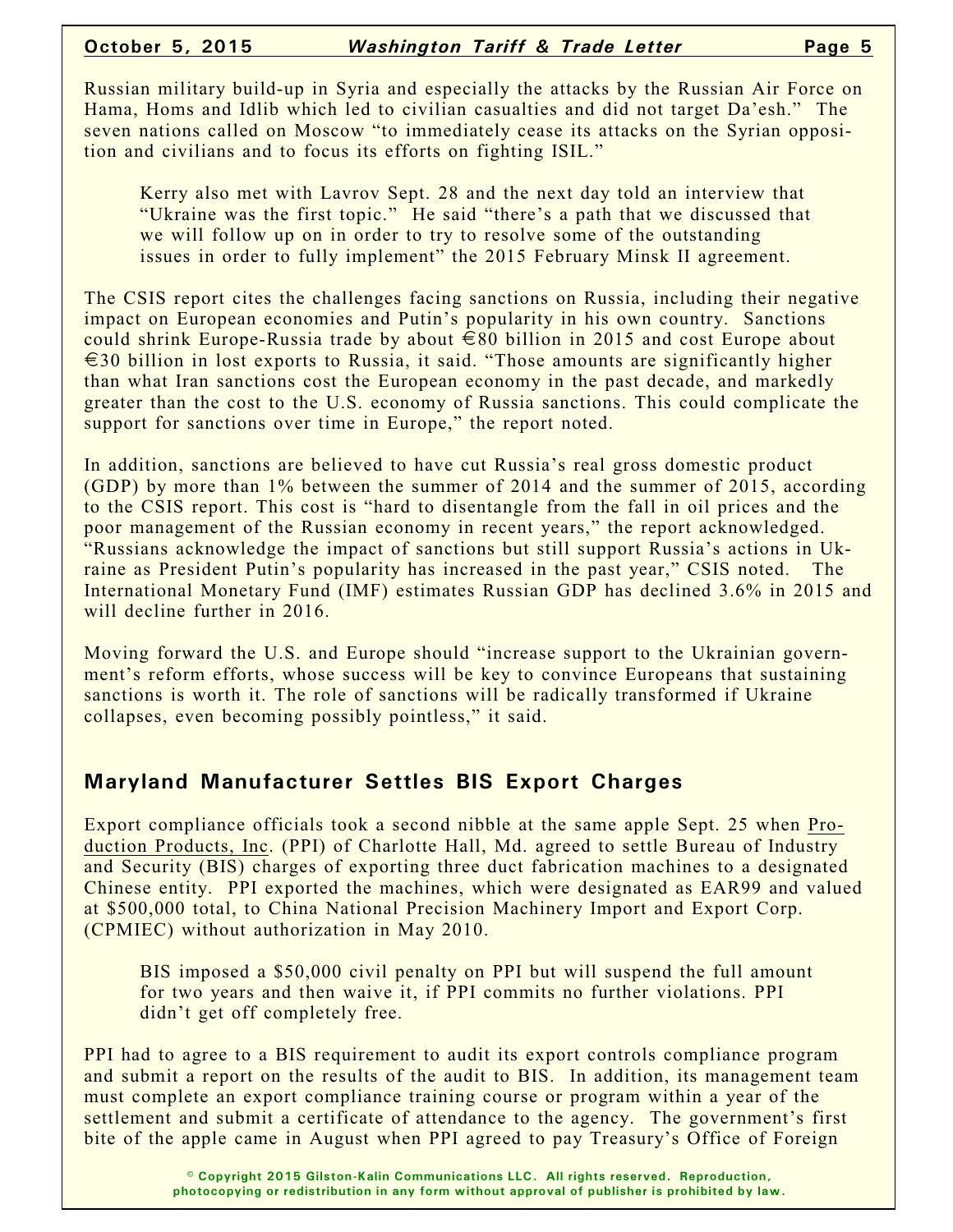Assets Control (OFAC) \$78,750 to settle related charges (see **WTTL**, Aug. 10, page 7). Treasury added CPMIEC to its list of Specially Designated Nationals (SDN) in June 2006. PPI did not check the SDN List (or any other screening list) in connection with the preparation of the export of the items to CPMIEC, BIS said.

"We respectfully decline to discuss this matter but do appreciate your interest," a company spokesperson said in an email response to a request for comment from WTTL.

### **Court Denies "Equitable" Prejudgment Interest on Bond**

While the government is entitled to statutory prejudgment interest on unpaid antidumping duties covered by a surety bond, it is not entitled to equitable interest, Court of International Trade Senior Judge Richard Goldberg ruled Sept. 30. Goldberg's decision came on a remand from the Court of Appeals for the Federal Circuit (CAFC), which had overturned his earlier ruling that denied a Customs and Border Protection (CBP) request for statutory interest but remanded to him the question of equitable interest and how much statutory interest was due Customs (see **WTTL**, June 22, page 6).

Goldberg analyzed the factors under Section 580 of the Trade Act that determine whether equitable interest is warranted. "Weighing these equitable factors and remaining cognizant of the compensatory purpose of prejudgment interest, the court holds that an award is inappropriate in this case," he ruled in *U.S. v. American Home Assurance Co.* (slip op. 15-112). He ordered an interest payment of \$299,441.10 based on a 6% interest rate.

The rationale for equitable prejudgment interest is to compensate for the time-value of money. "Were the government to receive equitable prejudgment interest, the rate would be the Federal short-term funds rate described in 26 U.S.C. Section 6621," he explained. That rate varied from 0.18% and 5.16%, with an average rate of 1.77%, he noted. "To award equitable prejudgment interest in these circumstances would overcompensate the Government. The court therefore declines to award equitable prejudgment interest to the Government in addition to Section 580 interest," Goldberg wrote.

In its June 17 decision, the CAFC examined 216 years of Customs law to determine that the government is entitled to interest on continuous bonds backing antidumping duties and not just regular tariffs. "We hold, as a matter of law, that 19 U.S.C. Section 580 provides for interest on bonds securing both traditional customs duties and antidumping duties," wrote CAFC Judge Alvin Schall for the three-judge panel. AHAC bonded imports of freshwater crawfish tail meat from China. "Section 580 is a short, free-standing statute within the Administrative Provisions section of Chapter 3 in Title 19. It does not cross-reference other statutory provisions," Schall wrote. "Thus, by the statute's plain terms, it covers, among other things, bonds securing the payment of antidumping duties when the government sues for payment under those bonds," he wrote.

#### **\* \* \* Briefs \* \* \***

FCPA: Andres Truppel, former chief financial officer (CFO) of Siemens Argentina pleaded guilty Sept. 30 in Manhattan U.S. District Court to conspiracy to violate FCPA for his role in bribery scheme to retain \$1 billion government contract to produce national identity cards for

> **© Copyright 2015 Gilston-Kalin Communications LLC. All rights reserved. Reproduction, photocopying or redistribution in any form without approval of publisher is prohibited by law.**